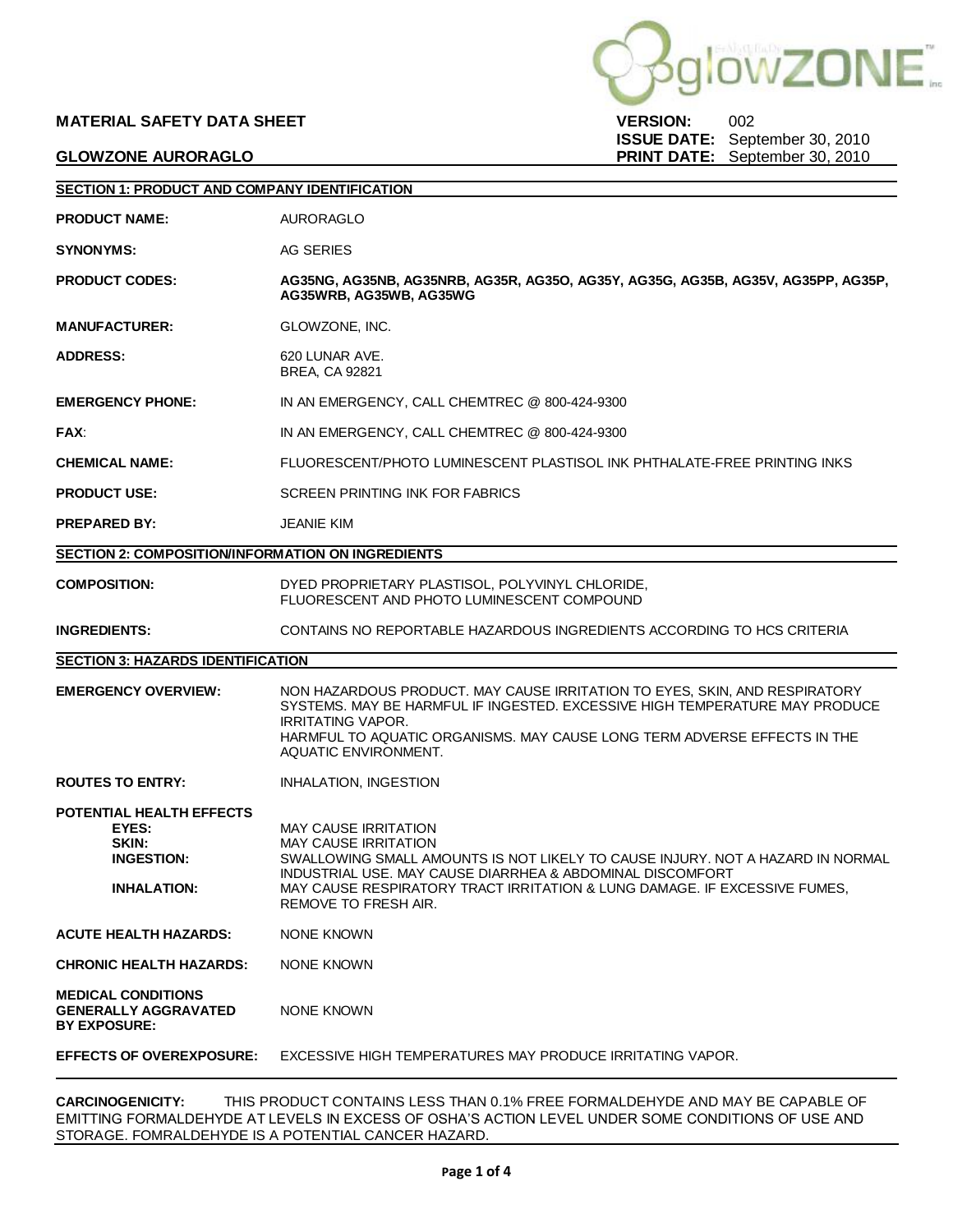## **SECTION 4: FIRST AID MEASURES**

- **EYES:** RINSE COPIOUSLY WITH CLEAN, FRESH WATER FOR AT LEAST 15 MINUTES, HOLDING EYELIDS APART. SEEK MEDICAL ADVICE.
- **SKIN:** WASH SKIN THOROUGHLY WITH SOAP & WATER. IF IRRITATION DEVELOPS/PERSISTS, SEEK MEDICAL ATTENTION.
- **INGESTIONS:** GIVE TWO GLASSES OF WATER TO DRINK. DO NOT INDUCE VOMITING. SEEK MEDICAL ADVICE.
- **INHALATION:** REMOVE TO FRESH AIR, KEEP PATIENT WARM AND AT REST. IF BREATHING IS IRREGULAR/ HAS STOPPED, ADMINISTER ARTIFICIAL RESPIRATION. GIVE NOTHING BY MOUTH. IF UNCONSCIOUS SEEK IMMEDIATE MEDICAL ATTENTION.

### **SECTION 5: FIRE-FIGHTING MEASURES**

| <b>FLAMMABLE LIMITS IN AIR</b><br>(%BY VOLUME)                                                        |                                                                                                                                                                                                                                                                                                                                                                                                        | <b>UPPER: N/A</b><br><b>LOWER: N/A</b>                                                               |                                                                       |  |                                                           |                                                                   |                                                                       |  |
|-------------------------------------------------------------------------------------------------------|--------------------------------------------------------------------------------------------------------------------------------------------------------------------------------------------------------------------------------------------------------------------------------------------------------------------------------------------------------------------------------------------------------|------------------------------------------------------------------------------------------------------|-----------------------------------------------------------------------|--|-----------------------------------------------------------|-------------------------------------------------------------------|-----------------------------------------------------------------------|--|
| <b>FLASH POINT:</b>                                                                                   | 425 F C.O.C.                                                                                                                                                                                                                                                                                                                                                                                           |                                                                                                      |                                                                       |  |                                                           |                                                                   |                                                                       |  |
| <b>AUTOIGNITION TEMPERATURE:</b><br>N/A                                                               |                                                                                                                                                                                                                                                                                                                                                                                                        |                                                                                                      |                                                                       |  |                                                           |                                                                   |                                                                       |  |
| <b>NFPA HAZARD CLASSIFICATION</b><br><b>HEALTH:</b><br>$\mathbf{1}$                                   | <b>FLAMMABILITY:</b>                                                                                                                                                                                                                                                                                                                                                                                   |                                                                                                      | $\mathbf{1}$                                                          |  | <b>REACTIVITY:</b>                                        | $\Omega$                                                          | OTHER:                                                                |  |
| <b>HMIS HAZARD CLASSIFICATION</b><br><b>HEALTH:</b><br>1                                              | <b>FLAMMABILITY:</b>                                                                                                                                                                                                                                                                                                                                                                                   |                                                                                                      | $\mathbf{1}$                                                          |  | <b>REACTIVITY:</b>                                        | 0                                                                 |                                                                       |  |
| <b>EXTINGUISHING MEDIA:</b>                                                                           |                                                                                                                                                                                                                                                                                                                                                                                                        |                                                                                                      | FOAM, CARBON DIOXIDE, WATER FOG OR SPRAY, DRY POWDER OR SAND          |  |                                                           |                                                                   |                                                                       |  |
| <b>SPECIAL FIRE FIGHTING PROCEDURES:</b>                                                              |                                                                                                                                                                                                                                                                                                                                                                                                        |                                                                                                      | SELF CONTAINED BREATHING APPARATUS AND PROTECTIVE SUIT                |  |                                                           |                                                                   |                                                                       |  |
| UNUSUAL FIRE AND EXPLOSION HAZARDS:                                                                   |                                                                                                                                                                                                                                                                                                                                                                                                        | OR WATER.                                                                                            |                                                                       |  | TOXIC GASES EVOLVED WHEN BURNED, TOXIC GAS RELEASE DUE TO | HEATING OR FIRE. AVOID RUN-OFF FROM FIRE FIGHTING TO ENTER DRAINS |                                                                       |  |
| <b>HAZARDOUS DECOMPOSITION PRODUCTS:</b><br>OXIDES OF SULPHUR, CARBON, NITROGEN AND OTHER TOXIC FUMES |                                                                                                                                                                                                                                                                                                                                                                                                        |                                                                                                      |                                                                       |  |                                                           |                                                                   |                                                                       |  |
| <b>SECTION 6: ACCIDENTAL RELEASE MEASURES</b>                                                         |                                                                                                                                                                                                                                                                                                                                                                                                        |                                                                                                      |                                                                       |  |                                                           |                                                                   |                                                                       |  |
| <b>ACCIDENTAL RELEASE MEASURES:</b>                                                                   |                                                                                                                                                                                                                                                                                                                                                                                                        |                                                                                                      |                                                                       |  |                                                           |                                                                   | DO NOT LET PRODUCT ENTER DRAINS OR WATERWAYS. IN THE EVENT OF A SPILL |  |
| <b>INTO</b>                                                                                           |                                                                                                                                                                                                                                                                                                                                                                                                        | LAKES, RIVERS, OR WATERWAYS, INFORM APPROPRIATE AUTHORITIES IN<br>ACCORDANCE WITH LOCAL REGULATIONS. |                                                                       |  |                                                           |                                                                   |                                                                       |  |
| <b>PERSONAL PRECAUTIONS:</b>                                                                          |                                                                                                                                                                                                                                                                                                                                                                                                        |                                                                                                      |                                                                       |  |                                                           |                                                                   | WEAR PERSONAL PROTECTIVE EQUIPMENT, UNPROTECTED MUST BE KEPT AWAY.    |  |
| <b>ENVIRONMENTAL PRECAUTIONS:</b>                                                                     |                                                                                                                                                                                                                                                                                                                                                                                                        |                                                                                                      | ADVISE LOCAL AUTHORITIES IF SIGNIFICANT SPILLAGE CANNOT BE CONTAINED. |  |                                                           |                                                                   |                                                                       |  |
| <b>METHODS FOR CLEAN UP:</b>                                                                          |                                                                                                                                                                                                                                                                                                                                                                                                        |                                                                                                      | AVOID DUST FORMATION. CLEAN UP PROMPTLY BY SWEEPING OR VACUUM.        |  |                                                           |                                                                   |                                                                       |  |
| <b>SECTION 7: HANDLING AND STORAGE</b>                                                                |                                                                                                                                                                                                                                                                                                                                                                                                        |                                                                                                      |                                                                       |  |                                                           |                                                                   |                                                                       |  |
| <b>HANDLING:</b>                                                                                      | AVOID CONTACT WITH SKIN, EYES, CLOTHING. WASH HANDS BEFORE BREAKS AND IMMEDIATELY<br>AFTER HANDLING PRODUCT. DO NOT USE WHEN EATING OR DRINKING. KEEP AWAY FROM<br>HEAT/SPARKS/OPEN FLAMES/HOT SURFACES. NO SMOKING. DO NOT USE IN AREAS WITHOUT<br>ADEQUATE VENTILATION.                                                                                                                              |                                                                                                      |                                                                       |  |                                                           |                                                                   |                                                                       |  |
| <b>OTHER PRECAUTIONS:</b>                                                                             | STORE IN A DRY, WELL VENTILATED PLACE AWAY FROM SOURCES OF HEAT AND DIRECT SUNLIGHT.<br>KEEP AWAY FROM SOURCES OF IGNITION. KEEP AWAY FROM STRONG OXIDIZING AGENTS, AND<br>ALKALINE AND ACIDIC MATERIALS. CONTAINERS WHICH ARE OPENED SHOULD BE CLOSED OR<br>FOLDED OVER AND KEPT UPRIGHT TO PREVENT LEAKAGE & CONTAMINATION. KEEP IN ORIGINAL<br>PACKAGING. OPTIMUM STORAGE TEMPERATURE 50 f TO 90 f. |                                                                                                      |                                                                       |  |                                                           |                                                                   |                                                                       |  |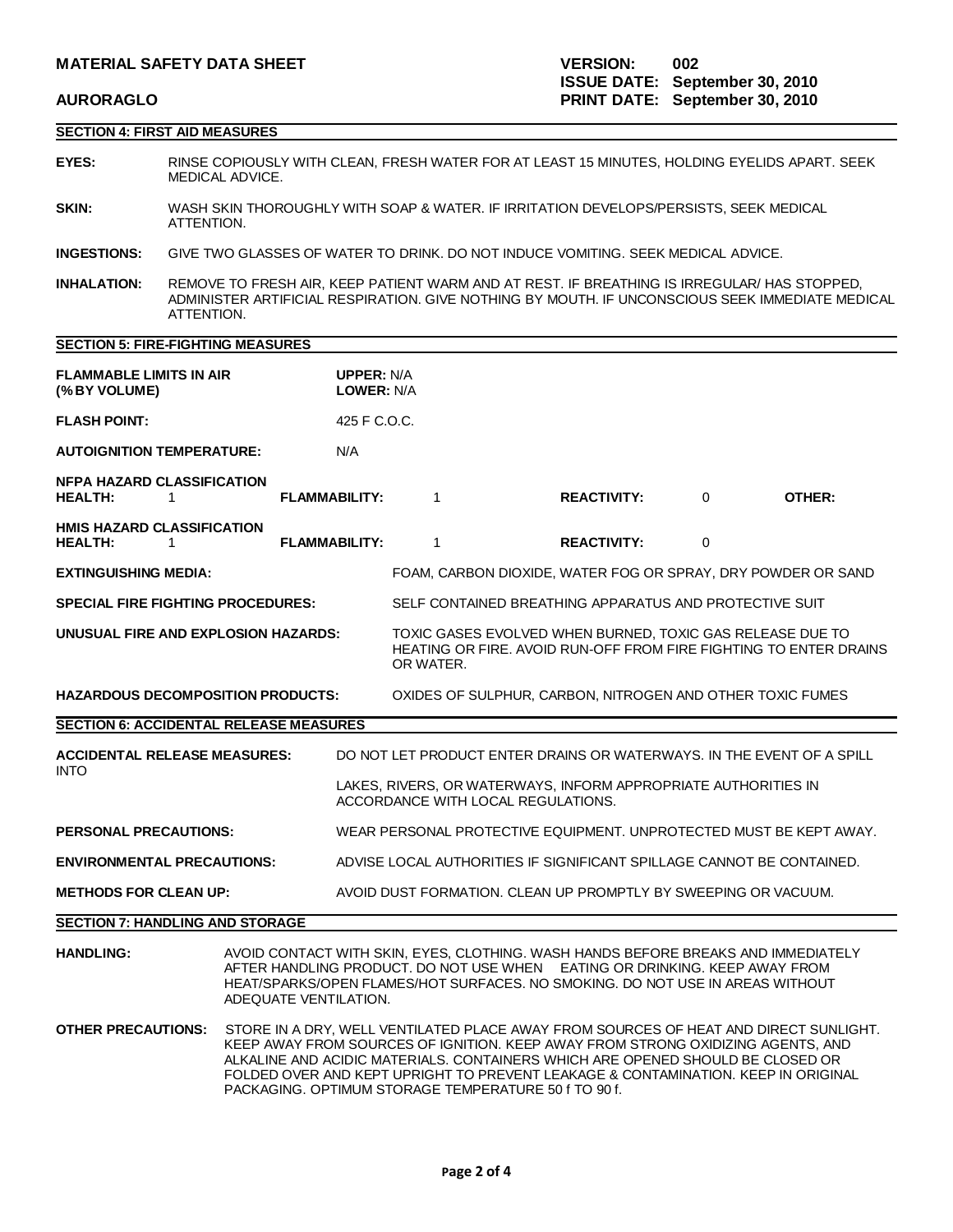| SECTION 8: EXPOSURE CONTROLS/PERSONAL PROTECTION      |                                                                                           |                                                                                                     |  |  |  |  |
|-------------------------------------------------------|-------------------------------------------------------------------------------------------|-----------------------------------------------------------------------------------------------------|--|--|--|--|
| <b>RESPIRATORY PROTECTION:</b>                        | PROVIDE LOCAL EXHAUST VENTILATION.                                                        |                                                                                                     |  |  |  |  |
| <b>EYE PROTECTION:</b>                                | WEAR SAFETY GLASSES OR GOGGLES WITH SIDE SHIELDS                                          |                                                                                                     |  |  |  |  |
| <b>SKIN PROTECTION:</b>                               | WEAR GLOVES AND PROTECTIVE SUIT.                                                          |                                                                                                     |  |  |  |  |
| <b>OTHER PROTECTIVE</b><br><b>CLOTHING EQUIPMENT:</b> | COVERALLS, LAB COAT, ETC. TO KEEP PRODUCT OFF CLOTHES                                     |                                                                                                     |  |  |  |  |
| <b>WORK HYGIENIC PRACTICES:</b>                       | STANDARD GOOD HYGIENE PRACTICES FOR THE SAFE HANDLING OF CHEMICALS SHOULD BE<br>OBSERVED. |                                                                                                     |  |  |  |  |
| <b>SECTION 9: PHYSICAL AND CHEMICAL PROPERTIES</b>    |                                                                                           |                                                                                                     |  |  |  |  |
| <b>APPEARANCE:</b>                                    | BRIGHTLY COLORED VISCOUS LIQUID                                                           |                                                                                                     |  |  |  |  |
| ODOR:                                                 | SLIGHTLY CHARACTERISTIC ODOR                                                              |                                                                                                     |  |  |  |  |
| <b>PHYSICAL STATE</b>                                 | <b>VISCOUS LIQUID</b>                                                                     |                                                                                                     |  |  |  |  |
| pH AS SUPPLIED:                                       | N/A                                                                                       |                                                                                                     |  |  |  |  |
| <b>BOILING POINT:</b>                                 | N/A                                                                                       |                                                                                                     |  |  |  |  |
| <b>MELTING POINT:</b><br>F:<br>C:                     | N/A<br>320<br>160                                                                         |                                                                                                     |  |  |  |  |
| <b>FREEZING POINT:</b>                                | N/A                                                                                       |                                                                                                     |  |  |  |  |
| <b>VAPOR PRESSURE (mmHg):</b>                         | N/A                                                                                       |                                                                                                     |  |  |  |  |
| VAPOR DENSITY (AIR = 1):                              | N/A                                                                                       |                                                                                                     |  |  |  |  |
| SPECIFIC GRAVITY (H2O = 1):                           | 3                                                                                         |                                                                                                     |  |  |  |  |
| <b>EVAPORATION RATE:</b>                              | N/A                                                                                       |                                                                                                     |  |  |  |  |
| <b>SOLUBILITY IN WATER:</b>                           | <b>INSOLUBLE</b>                                                                          |                                                                                                     |  |  |  |  |
| <b>PERCENT SOLIDS BY WEIGHT:</b>                      | 100%                                                                                      |                                                                                                     |  |  |  |  |
| <b>PERCENT VOLATILE:</b>                              | 0%                                                                                        |                                                                                                     |  |  |  |  |
| <b>VOLATILE ORGANIC COMPOUNDS (VOC): 0%</b>           |                                                                                           |                                                                                                     |  |  |  |  |
| <b>SECTION 10: STABILITY AND REACTIVITY</b>           |                                                                                           |                                                                                                     |  |  |  |  |
|                                                       | <b>STABLE</b>                                                                             | <b>UNSTABLE</b>                                                                                     |  |  |  |  |
| <b>STABILITY:</b>                                     | X                                                                                         |                                                                                                     |  |  |  |  |
| <b>CONDITIONS TO AVOID (STABILITY):</b>               | <b>EXCESSIVE HEAT</b>                                                                     |                                                                                                     |  |  |  |  |
| INCOMPATIBILITY (MATERIAL TO AVOID):                  |                                                                                           | STRONG OXIDIZING AGENTS, STRONG ALKALINE OR ACIDIC MATERIALS                                        |  |  |  |  |
|                                                       | <b>OTHER TOXIC FUMES</b>                                                                  | HAZARDOUS DECOMPOSITION OR BY-PRODUCTS: FUMES MAY CONTAIN OXIDES OF SULPHUR, CARBON OR NITROGEN, OR |  |  |  |  |
| <b>HAZARDOUS POLYMERIZATION:</b>                      |                                                                                           | WILL NOT OCCUR. STABLE UNDER NORMAL CONDITIONS.                                                     |  |  |  |  |